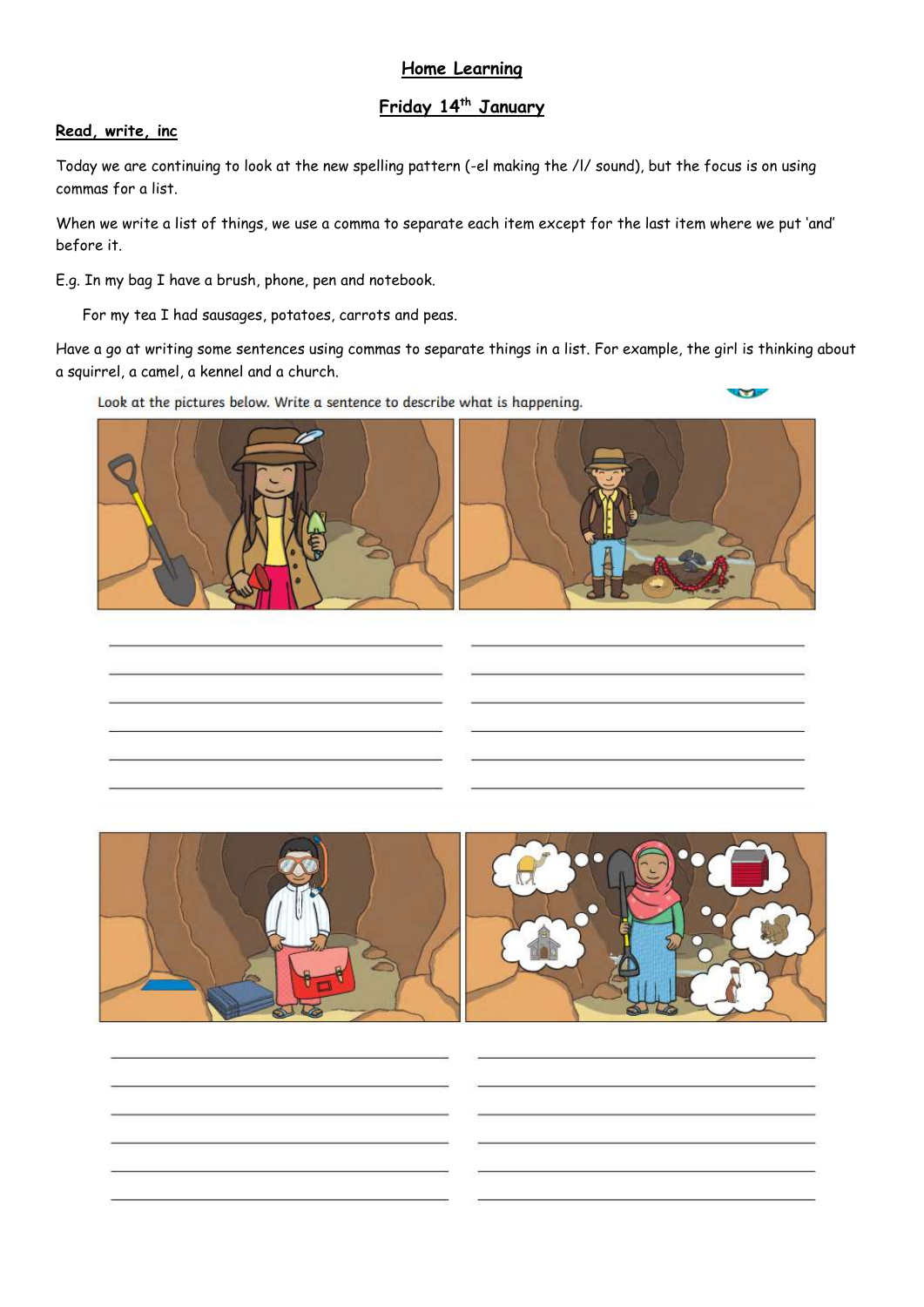## **Maths**

Yesterday you looked at subtracting two two-digit numbers. If you need more practise with this, continue working on these calculations and practising column subtraction. You could also practise writing some of your own column subtraction calculations using the calculations you used yesterday. Try and use a ruler if you have one and remember to line your digits up carefully.

| $ 59 - 23 =  49 - 22 =  77 - 25 =  97 - 55 =$ |  |
|-----------------------------------------------|--|
| $ 68 - 37 =  87 - 36 =  39 - 21 =  79 - 58 =$ |  |
| $ 72 - 11 =  93 - 52 =  82 - 61 =  63 - 51 =$ |  |

| α.         |                | b.              |                 | c.                           |             |                                                                          |               |                 | e.        |                                   |
|------------|----------------|-----------------|-----------------|------------------------------|-------------|--------------------------------------------------------------------------|---------------|-----------------|-----------|-----------------------------------|
| <br>18 D W |                |                 | $\sqrt{2}$      |                              |             | na m<br>Yrind 2                                                          |               |                 |           |                                   |
|            | ,,,,,,,,,,,,,, |                 | 011111111111111 |                              |             |                                                                          |               |                 |           |                                   |
|            |                | g.              |                 | -------------<br>h.          | 1240109-011 | <b><i><u>A R R R R WH &amp; R R R W</u></i></b><br>distant and continued | <br>          | -967<br><b></b> |           | <b><i><u>ARCHITECT</u>RES</i></b> |
|            |                |                 |                 |                              |             |                                                                          |               |                 |           |                                   |
|            | 20 M R 20 H    | ,,,,,,,,,,,,,,, | ,,,,,,,,,,,,,,  | 그 아이는 물질이 되는 것이 좋아하고 있었다. 물건 |             | ,,,,,,,,,,,,,                                                            | <b>SENSIN</b> |                 | --------- |                                   |
|            |                |                 |                 |                              |             |                                                                          |               |                 |           |                                   |

If you are ready to move on from this, you can practise exchanging tens for ones. We do this when we don't have enough ones to subtract so need to swap a ten. For example, 63-25. We have 3 ones, but we need to subtract 5 ones and we don't want to go into negative numbers, so we don't have enough. When this happens, we need to exchange or 'swap' a ten for ten ones. This would then give us 13 ones to subtract 5 from.

I I I I I I o o o **I** I I I I I o o o o o o o o o o o o o I I I I I o o o o o o o o **o o o o o**  I I I I I o o o o o o o o

We would then need to subtract the tens. Because we have exchanged one ten for ones, we have 5 tens left. We then need to subtract 2 tens.

I I I I I o o o o o o o o I I I **I I** o o o o o o o o I I I o o o o o o o o

We then look at how many tens are left (3) and how many ones are left (8) which equals 38. This means 63 - 25 = 38.

You could also do it by breaking down the calculations.

52-36

 $52-30 = 22$ 

22-6=16

 $52 - 36 = 16$ 

If you feel able to, you can have a go at the calculations below to practise this.